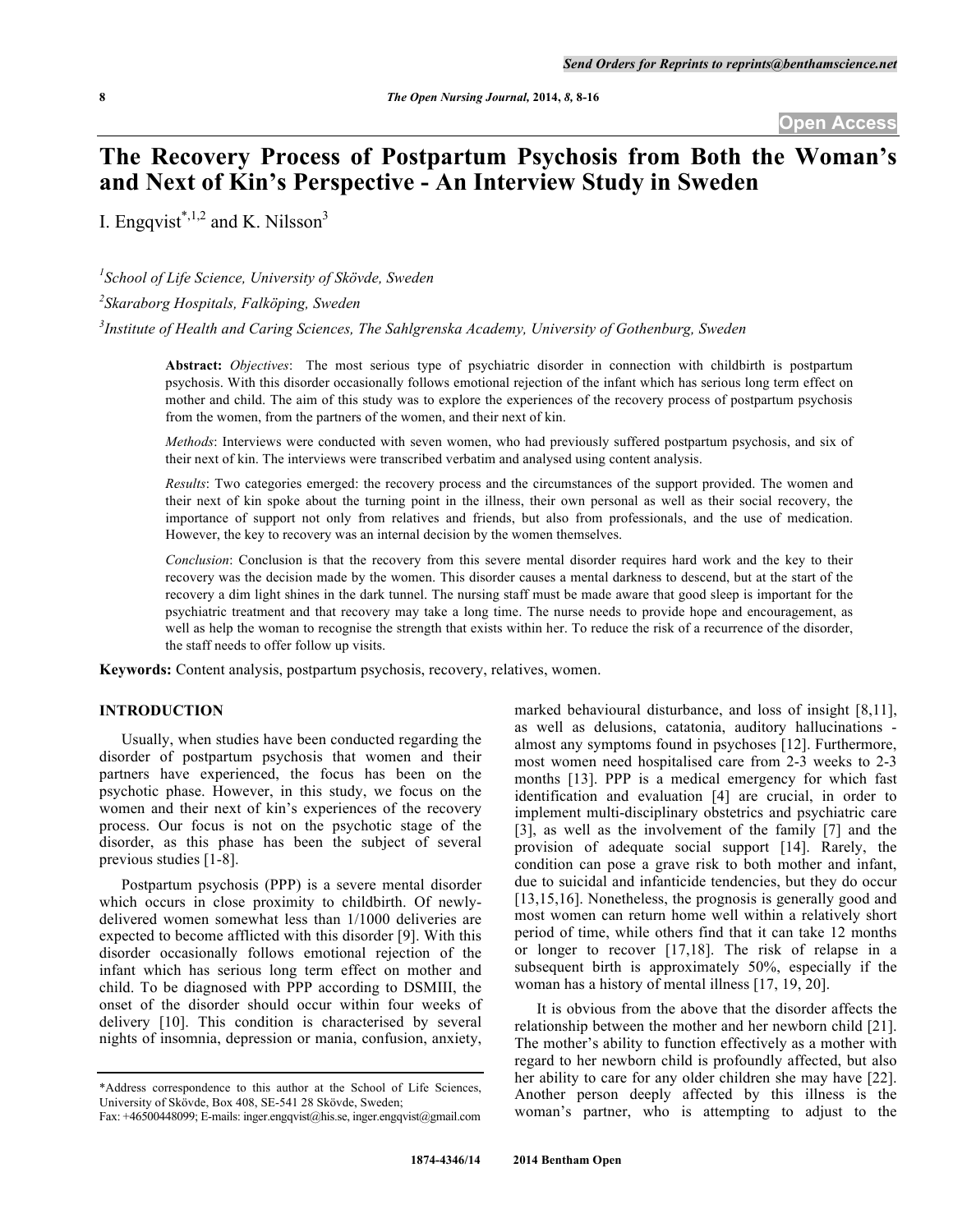transition to fatherhood, the presence of his new baby, as well as to the distress of his partner's illness [23-25]. The extended family, such as the maternal/paternal mother and father, might also be affected by the illness, but only one recent study [8] addressing this topic has been found.

The recovery from mental illness is described as a deeply personal, unique process that involves changing attitudes, values, feelings, goals, skills, and roles. It is a way of living a life that is satisfying, hopeful and meaningful, even with the limitations caused by the disorder. Recovery involves the development of a new purpose when one moves beyond the chaos of the mental suffering [26]. Social relationships with friends, family members, and professionals can be critical to the recovery process. In the social interaction, which may contribute to the recovery process, it is important that the woman feels respected, accepted, seen, and heard [27,28]. However, the most important aspect for recovery is the woman's own determination, her certainty that "I will get through this." The second most important is the other people in her life, such as professionals, close family, other relatives, and friends. These can serve as a sounding board, provide security, hope, support, and assistance of all kinds. Of great importance is also a sense of context, to understand the background and development of the illness, as well as a conception of how to overcome the hardship [29].

Accordingly, although there are several studies concerning PPP that focus on the prevalence, signs and symptoms, the treatment, as well as how the disorder affects the women and their next of kin, research embracing a holistic perspective from different angles has not been conducted in relation to this serious disorder. Nor have any studies been found regarding the perspective of the next of kin. Therefore, we recognise that there is a need to explore PPP from different perspectives, namely, the perspective of the women's partners and that of the next of kin, with regard to the experiences of the recovery process at the conclusion of hospital care as well as following discharge.

Consequently, the aim of this study was to explore the recovery process of postpartum psychosis from the perspective of the women, the women's partners and their next of kin, with regard to their experiences of the process at the conclusion of hospital care and after discharge.

# **METHOD**

In order to study the experiences of the recovery process after discharge, an explorative qualitative method was chosen [30] and semi-structured interviews were used for data collection. These interviews were conducted during face to face meetings where the intention of the interviewer was to ascertain the informants' point of view and experiences related to the phenomenon being explored [31].

# **Informants**

During an interview at a local radio station, the first author discussed the disorder of PPP presented in a recent PhD thesis and the difficulties of coming into contact with the women themselves. The researcher was subsequently contacted by a woman who had been afflicted with the illness nineteen years earlier and who volunteered to be

interviewed. The offer was accepted and an interview was carried out. This woman had, *via* a network of members of a Swedish patient association, contact with several other women, who had previous experience of PPP, and their partners and families. Through this snowball sampling [32], four women, two partners, as well as four next of kin agreed to be interviewed. Subsequently, through reading an article about the researcher in a mental health journal, several more women contacted us and two of them were interviewed. A total of 13 respondents were thus surveyed.

#### **Data Collection**

Data was collected from June 2011 to January 2012. Eleven of the respondents were interviewed in their homes and two in a private room at a nearby library. Broad, openended questions were used in these interviews. First, a few background questions were asked concerning their year of first child birth, year of PPP onset, number of birth when PPP onset, age, and civil status. Second, the women were asked about one main question - "*Can you tell me about you experience of the recovery time?"* Afterwards, a few questions in relation to the experience of being discharged and support given, as well as their signs of and thoughts concerning recovery, were made. The women were also asked to narrate some events during recovery and described how they felt. During the interview, the second main question to the women was: "*Can you tell me about your experience of the time after recovery?"* This question was followed up with a few questions concerning their positive or negative consequences of the illness later on in their life. The main question to the next of kin was: "*Can you tell about how you experienced your next of kin's recovery?"* Similar to the women, this question was followed up by a few questions related to signs of recovery, support, and positive or negative consequences of the illness later on in the life. The interviews were recorded and lasted from approximately 45 to 90 minutes. After the conclusion of the interview, it was discussed and reflected upon.

#### **Data Analysis**

The interviews were analysed, using an inductive content analysis [33], and began with reading the entire interview (unit of analysis) several times to obtain a sense of the whole. With the whole context in mind, the text was condensed and meaning units were extracted and labelled with a code. These codes were compared, on the basis of differences and similarities, and sorted into categories (manifest content) and/or sub-categories. The underlying meaning of the categories (latent content) or themes was then identified [33]. In order to support the descriptions, direct quotes from the interviews were used.

# **ETHICAL APPROVAL**

The recommended ethical considerations for qualitative research have been considered in this study. Hence, the fundamental ethical demands for the individuals, such as informed consent, confidentiality, and correct use of the findings, have been followed. In addition, research approval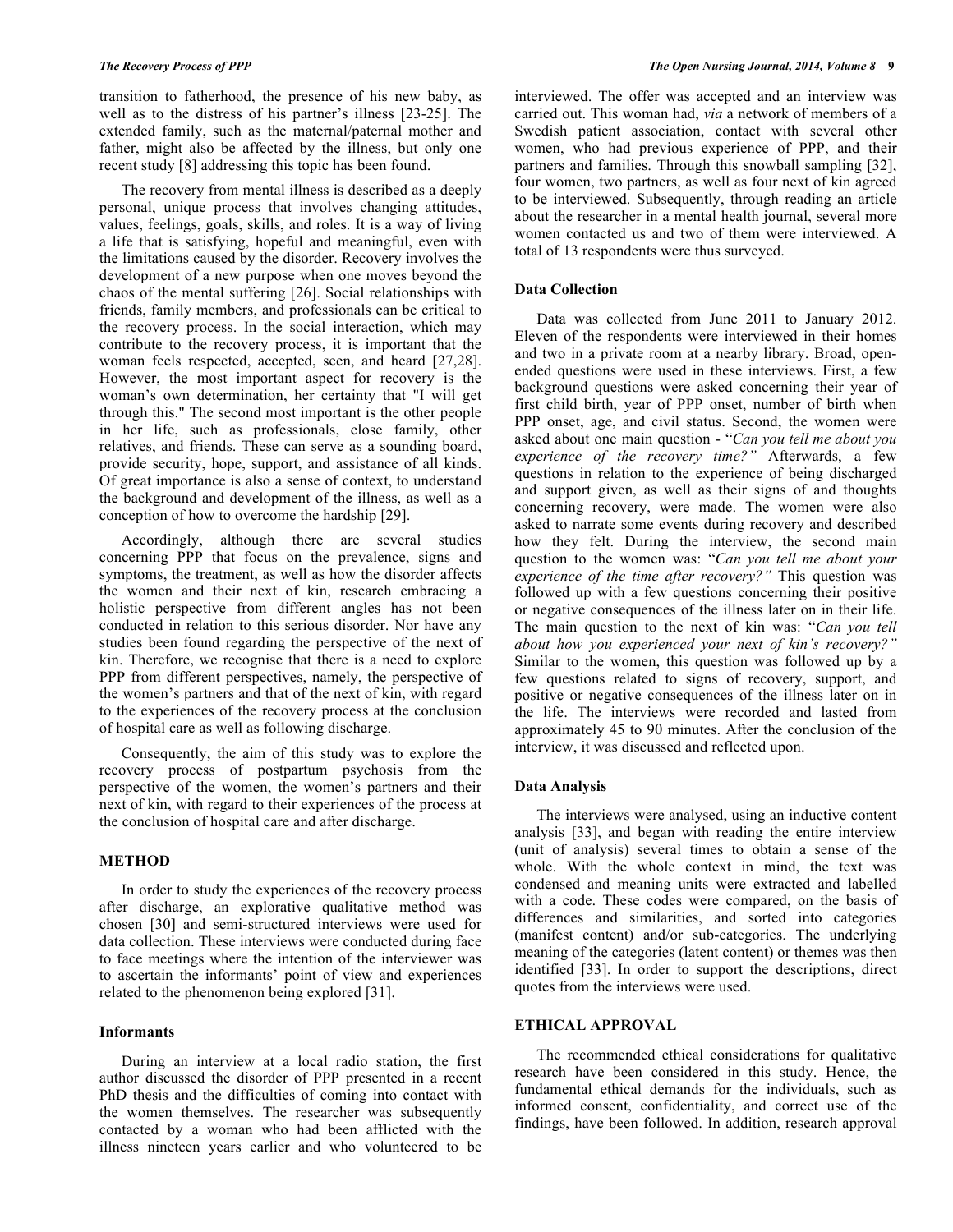was obtained from the Regional Ethics Review Board in Gothenburg, Sweden [Dnr 493-05].

# **RESULTS**

The interviewed women had been afflicted with the illness from between seven years to 32 years ago and at the time of the illness their ages ranged between 24-32 years. At the time of the interviews, the ages of the women ranged between 44-62 years. Three of the next of kin contacted us for interviews, but their afflicted loved ones did not want to participate. For the next of kin, the time since illness had struck their loved ones ranged from six months to 19 years ago. The next of kin were two husbands, one paternal mother, two maternal mothers, and one maternal father. The age for the husbands ranged between 29-32 years at the time of the illness onset, and at the time of the interviews 39-48 years. The age for the other next of kin ranged between 52- 65 at the time of the illness, and at the time of the interviews 59-72.

All the women recovered from the illness, but it lasted different lengths of time. None of them recovered in just a few weeks; primarily, the length of their hospital stay ranged between 0-21 (mean of 9) days. One of the women managed without hospitalisation, despite strong psychotic symptoms, while three were re-admitted within two months for a second hospital stay lasting 1-3 months. Six of the women have since had periods of hospitalisation with psychosis or depression. None of the women have subsequently given birth.

The results describe how the women and their next of kin experienced the treatment and the recovery from the postpartum psychosis disorder. In order to provide a deeper understanding of the result, it is divided into two main themes and their sub-themes, as described in Table **1**.

| <b>Main Themes</b>       | <b>Sub-Themes</b>               |
|--------------------------|---------------------------------|
| The recovery             | The turning point               |
|                          | Own recovery                    |
|                          | Social recovery                 |
| Supporting circumstances | Relatives' and friends' support |
|                          | Professional support            |
|                          | Support through medication      |

#### **Table 1. Overview of the Results**

#### **The Recovery**

When the women had been sick for some time, they began to think that a recovery was necessary. This was a phase that came at different stages for the women. One of the women described it as a decision that is taken within you. The choices are either to remain in the mental illness, commit suicide and disappear, or to decide to "return to life".

#### **The Turning Point**

As time passed, a decision to return to her child, husband, and the rest of the family gradually emerged. From being trapped in the "psychotic quilt", with very little concern for

*But then it is this with recovery ... and it is that somewhere you make a decision within yourself ... because it is either choosing death or staying in this ward all your life and giving up. But then I realised that this is not where I should be! This is not where I should be functioning! I have a home, and I have a child! (Informant # 7, woman).*

One of the women describing her first step in the recovery process said that she asked for permission to leave the hospital, took the bus to her home and baked a cake. She then returned to the hospital, but it had been a first small step of independence, which she recognised as the turning point in her illness. The woman described her recovery as a time of hard work, which sometimes made progress and sometimes had setbacks.

> *And I just knew that this will work! And it was only that, this will work! But there was so much to it! RECOVERY is not an easy option! (Informant # 8, woman)*

Another woman also took a decision to return to everyday life and not to let the illness and previous negative experiences in life take more space than what is necessary to make life work. Her decision to recover was a step in the direction of health.

> *And I often say to my children that you really make your own decisions and you have to decide yourself how much of this is allowed to affect you. What do I do with this experience now - today? (Informant # 9, woman)*

The bed of one woman became a refuge she regarded as her own turf which others had no access to. It became a haven where she experienced rest and tranquillity and this territory became her source of recovery.

> *So then it was after all my little refuge, my bed upstairs, where I could go and be by myself. So in that way it was something that was for the better. (Informant # 11, woman).*

Although one woman's condition did not improve until she clearly decided to take hold of the situation and choose to get better, in order to leave the hospital and return to her home and family, she experienced the medication she had to take due to her illness as a significant limitation in her life and feelings.

> *You cannot medicate your life and emotions away. Instead you need to take hold of your situation, but with help from other people, of course. (Informant # 9, woman).*

The relatives felt that the woman's recovery took time and required a lot of help and support after her discharge from the hospital. But slowly ordinary life came back. None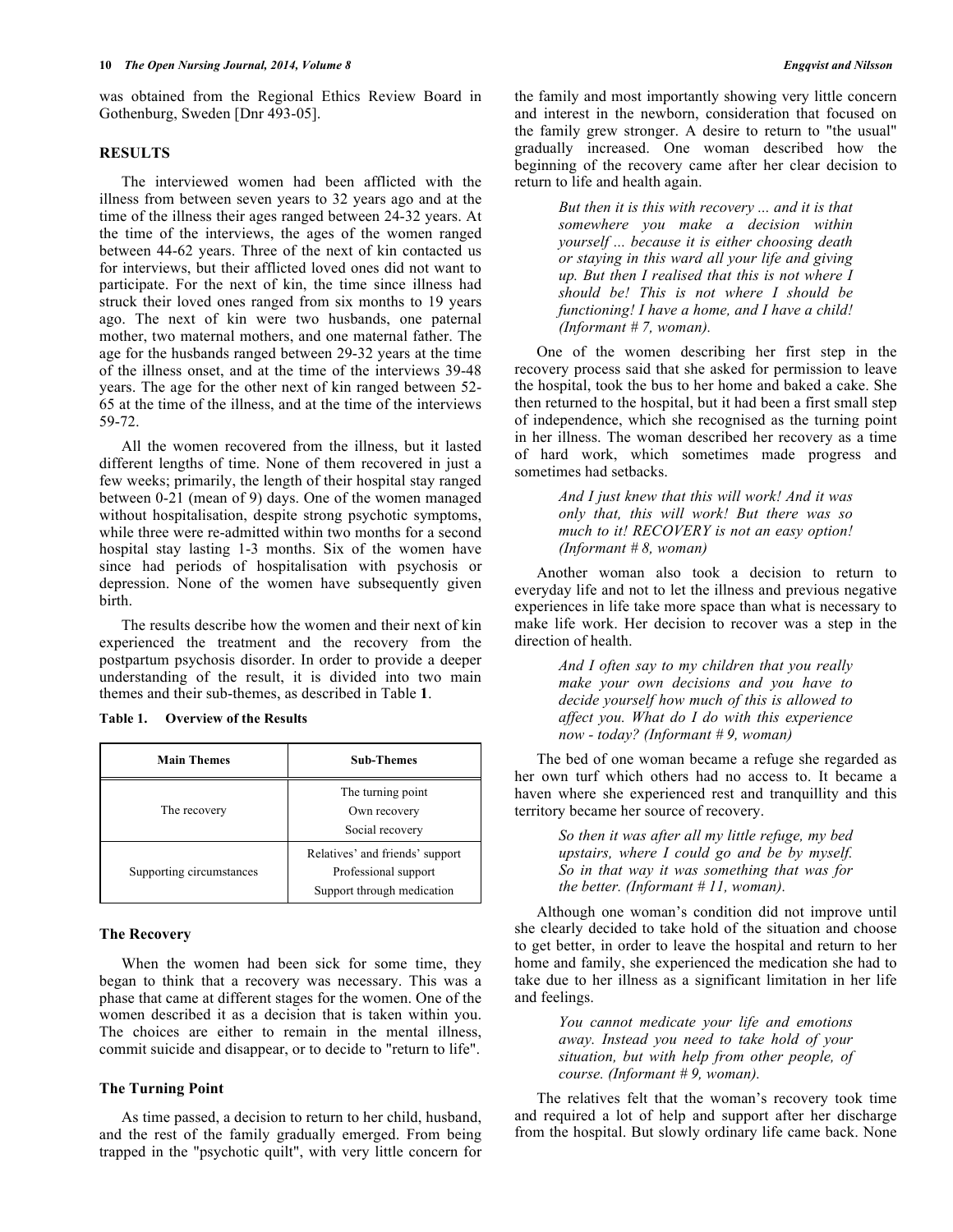of them talked about a turning point or a decision, but one partner put it this way.

> *After about six weeks my wife started to get better and every week things seemed to get better and better. Slowly, my wife was becoming her old self once again. The medication was really working. My wife started feeling good about being with our daughter and things were looking up, and the whole experience began to fade like a dream. (Informant # 6, partner).*

# **Own Recovery**

When the women knew they were on the mend, they described it as strength that was returning. During much of the illness they had been almost constantly bedridden, sometimes in foetal position, but when their strength began to return the women started to feel good about getting up in the mornings. Then they knew recovery was within reach. When anxiety no longer troubled them early in the morning, preventing them from starting the day, then they felt they would fight and ultimately win over the illness.

> *When I'm able to get out of bed in the mornings, then I know that I'm about to get better; when I no longer wake up between 2- 2.30 with anxiety in the mornings. And when I wake up normally and can get out of bed. (Informant # 10, woman).*

When the illness began to recede, one of the women felt a need of peace and quiet, and that she needed to be alone and not to meet and talk to too many people. This woman isolated herself, which made her less paranoid. Solitude was easier on her and for her it led to improvement.

> *The fewer people I spoke with, the better it was. So for a few weeks I was there alone with my daughter. And there in my solitude I was actually better. It made me feel better to have fewer people to talk to, it made me less paranoid. (Informant # 12, woman).*

# **Social Recovery**

The ability to socialise was a sign of recovery. From not wanting or coping with social contacts at all, the desire to socialise with others, above all with former friends, slowly began to return. But even new contacts were made, often with someone who had similar postpartum problems.

> *And at the same time, it was these mothers that I started to meet with too. We did not talk much about what we had been through, but we did things together. We had coffee, we went on excursions, and we barbecued hot dogs outside and so. It was very nice to get out and do things together. (Informant # 11, woman).*

The experience of recovery consisted of different aspects. Someone described that a good feeling was when her baby was growing older and she could communicate with it more. Another had an experience of recovery when she could start to connect with other mothers, i.e., in different social

contexts, such as "open preschool" and "church children's hours". One woman experienced a huge change when she and her child could go on a trip abroad by themselves, to a place where nobody knew her and she could leave the feeling that everyone knew about her illness.

> *I went to x-country in November with my little daughter and she was nine months old at that time, and I went alone with her. And people were really confused about this. But when I came home from this trip I felt 50 times better! There I had not met anyone who knew someone that knew someone who had talked to someone about me and so. I was completely unknown and it was good for my recovery. (Informant #12, woman).*

One of the women experienced a colleague as her biggest support, and had the feeling that this colleague saved her from continuing in her illness. The colleague talked to the woman, supported her, called her on the phone and did not give up, even when the situation was difficult, which led to the woman eventually coming back to her work.

> *And what really saved me and helped me get out of this and made me as a person again was a colleague who deputised for me. We had not known each other from before, and had never previously met. But she was my support. (Informant # 13, woman).*

The women subsequently discovered the joy of caring for their babies. From being psychotic with little interest in their child, the women rediscovered the joy of their newborns, as well as the pleasure of caring and being a mother again.

> *So there was much joy in taking care of my baby, but it was ... well, it was probably at around six months that it began to turn a little. We had more contact with others and so. (Informant # 7, woman).*

A part of one woman's recovery was her decision to take time for herself and not to build all of her life around her child. To cope she understood that she must have her own time in which she could meet friends and cultivate some of her own interests. Therefore, she reorganised the child's care, among other things, her partner looked after the baby at times so that the woman had time of her own.

> *I did not build my life so that it suited only my child, and everything would revolve around my child, but I wanted to do my own things. And I've finally realised that I cannot do everything at once, but gradually I will be able to, in a few years' time. (Informant # 11, woman).*

To "just be" was part of the recovery. A partner described how they travelled abroad and now and then had time for each other, which helped the recovery process move in the right direction. For the first time they could feel they were a united family that had time for each other and could recover together.

> *And we went on vacation for the first time*, we went to *X-country and our son was about 5-6*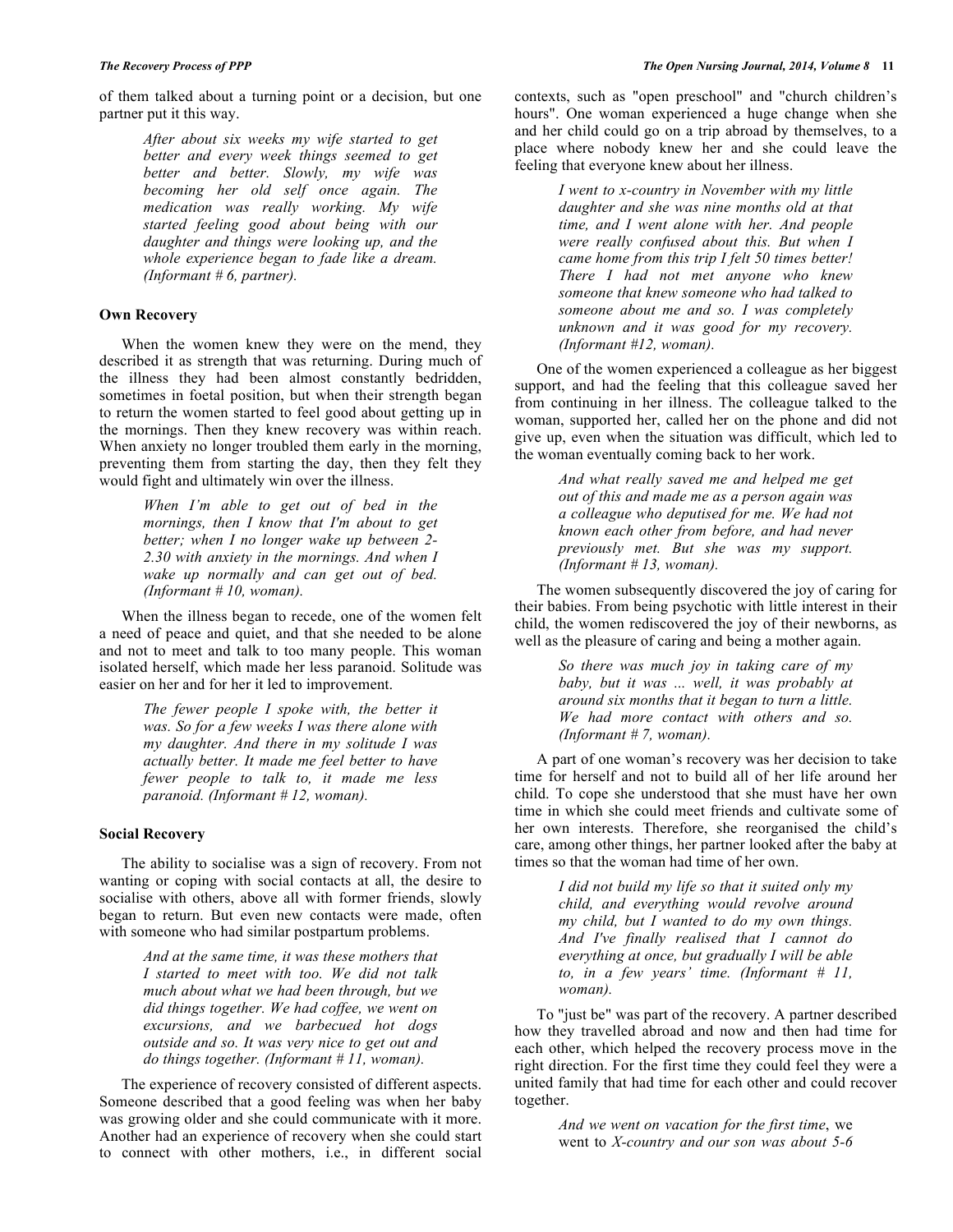*months old. And it was the first time we felt good. We had time together, to just be*. *And it was very nice*. *He could sit with us when we were at a restaurant*, *and when he slept we could sit and talk*. *And it is almost the first time we felt we belonged together and that we were a family, where it worked*. *(*Informant *# 6, partner).*

## **Supporting Circumstances**

To regain their health, the women needed support in different situations. Especially important was the support from partners and family, but the support from professionals was also essential. Members of this support network not only helped the women care for the child and the home, but also contributed to the recovery by discussing the causes and effects of the illness, why it had struck them, as well as exploring events in the women's background.

# **Support of Relatives and Friends**

Relief and support was a prerequisite for the women's recovery, often from family members whose contribution was invaluable. This woman describes the tremendous support of her father that contributed to her own recovery and helped her partner so that he could cope with his work situation while having the sole responsibility for their child.

> *Our support was my dad, grandpa, he did that. He fed the baby and it was he who relieved the burden for both my husband and me. So we were with him quite a lot, a few days at a time sometimes. And he could help. (Informant # 13, woman).*

One partner described how the support from relatives and neighbours played an extremely important part, both in his wife's recovery and in his own life. Their support brought the family closer together, making it stronger, because they had to fight this condition together.

> *We have my sister and my brothers and my mother, who all live pretty close and we had people around us who could support and help. This means a lot to us, because if we had lived in another place it would have been different. We had to get some relief for ourselves too. We became even closer than before; you get other dimensions, not just this superficial cheerfulness. Instead, we were forced to struggle together, everyone. (Informant # 1, partner).*

The mother of one woman felt her daughter needed a lot of help from the relatives. The woman could not manage very much during her illness, and needed help all the time. Nevertheless, eventually the woman became stronger, but the help from relatives was needed for a long time.

> *So twice a week, I could help with my grandson. My daughter could not manage much. So I took care of him a lot, as much as I could. My son-in-law was amazing too. I could*

*not wish for better. But help was needed for a long time. (Informant # 5, grandparent).*

#### **Professional Support**

Several of the women were counselled by professionals, such as a psychologist or therapist, which they perceived as good help in their recovery. During counselling, the women's childhood and adolescence were discussed. One woman found this extremely beneficial in helping her to understand the background to her inability to take care of her child, and to feel as a mother. The therapy helped to build her identity as a mother.

> *At least I wanted someone to talk to, which I got when my son was about one year old. And I concluded this contact now, barely three weeks ago. So, it has taken 18 years to deal with this backpack of mine...! (Informant # 7, woman).*

Two of the women were supported by social services after returning home from the hospital. In the initial period, they were assisted on a daily basis by the home help service which took care of their homes and children. It helped their recovery.

> *And we had those "home helpers" at that time, when I was admitted first, but even when I was discharged and came home again. And we had two ladies, very self-assured women who came to our home ... / /.. and even if they just made sure the kids were okay and were not injured, then I was satisfied. My older daughter thought it was really nice that these ladies were at home and that they baked and it smelt good..... (Informant # 10, woman).*

#### **Support Through Medication**

Medication contributed to the recovery of all the women. However, this woman experienced the medication as a disadvantage, but when her medication was changed one year postpartum, she felt that recovery had begun, that life had definitely started to return.

> *Once I got those new tablets when he was a year old, my condition started to slowly, slowly improve and I finally felt better. (Informant # 11, woman).*

Medication might be considered useful, but also a limitation in the women's lives. Like these two women felt very affected by their medication, and got better when it was decreased and stopped.

> *Yes, it was ok with the medication at the time, but I became very dull and lethargic of it. Slowly I got better when I came home again. But nobody told me if I should reduce the medication, so I just continued. The first year was not an easy year, no it wasn't. And to some extend I blame the medication for that. (Informant # 7, woman).*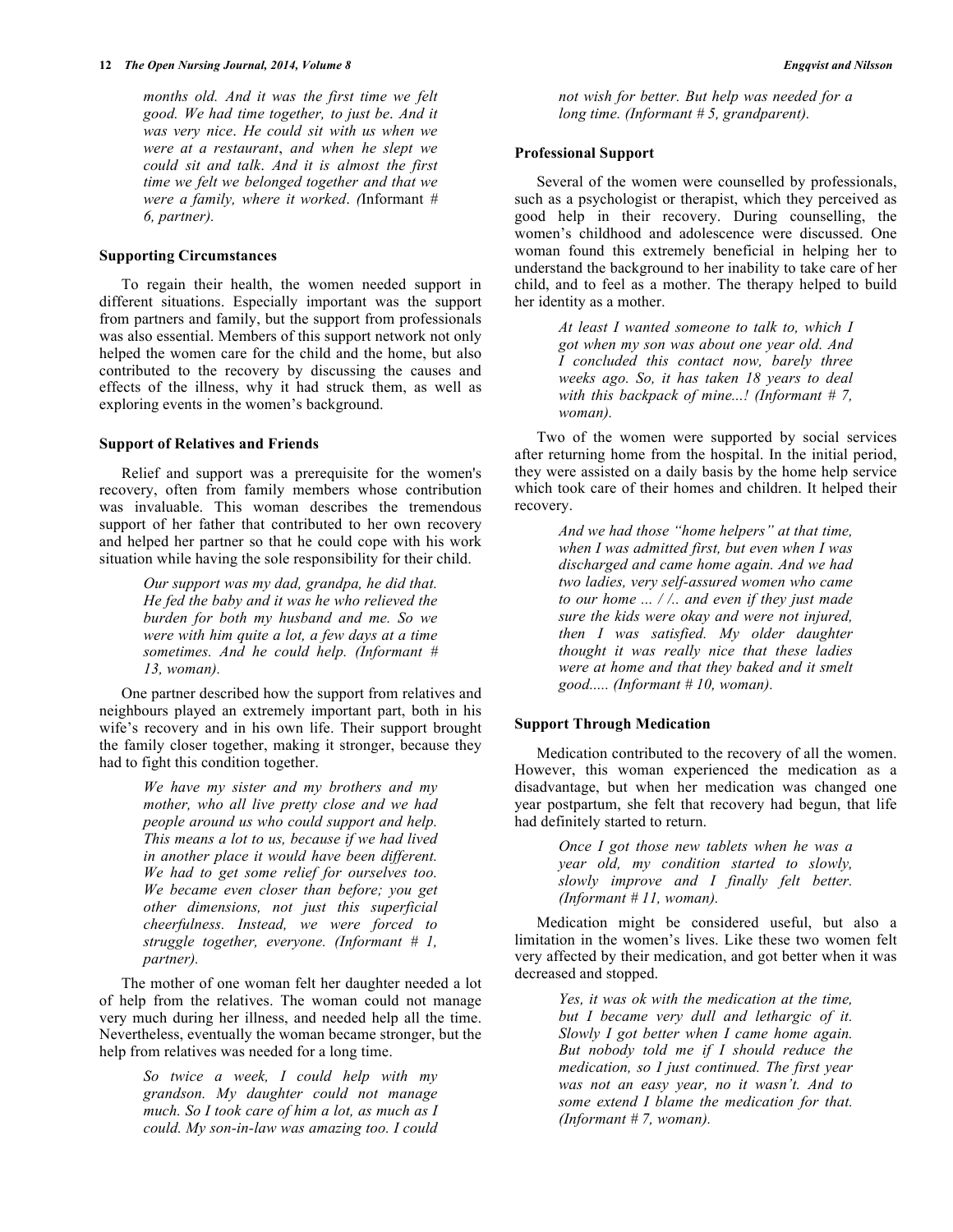*My real improvement started when I finally stopped all the heavy medication. I was like a zombie. And when I stopped my medication I came back and became my old self again. And I remember it so well, it was such a wonderful feeling! (Informant # 13, woman).*

The next of kin of one woman felt that she now had the help of a good psychiatrist who had wisely begun to reduce her medication. This was perceived as very positive support during her recovery.

> *Now she has a good psychiatrist, at an outpatient clinic, who has taken it all very carefully and has reduced the medication very slowly. (Informant # 4, grandparent).*

One partner experienced his wife had become very different from the medication, and not before it was decreased could he start to recognize her again. His experience was that the medication made her like a zombie.

> *She changed a lot at first when she began to take the medication. It really changed her, she became like a zombie. Yes, emotionally, she became jaded by the medication. I couldn't recognize her. (Informant # 1, partner).*

# **The Final and Overall Theme: Light in the Tunnel of Darkness**

Initially, the women experienced their illness as a period of darkness and despair, like shadows of darkness with only a small glimmer of light. The next phase consisted of a slight desire to return to life, to the usual. It was still dark, but far away in the darkness it began to brighten, a light was gradually becoming stronger in the dark tunnel. However, the key to recovery was an emerging internal decision to get well. From the perspective of the next of kin, the illness was equally dark and consisted of a lot of work and support for the families in need. Their loved ones did, however, slowly improve and the light became brighter even for the next of kin. They could start to relax in the understanding that recovery and health was within reach.

# **DISCUSSION**

The aim of the present study was to explore the recovery process of postpartum psychosis from the perspective of the women, the women's partners and the next of kin, with regard to the experiences of the process at the conclusion of hospital care as well as following discharge.

The overall theme of their perspective is that the illness was a time filled with darkness and despair, but when the desire to live again returned to the women, the light also started to brighten. The women and their next of kin described *the turning point, their own mental as well as social recovery, the support they received from relatives, friends, and professionals, and the support from medication*.

The importance of having hope and faith in the ability to change the situation is said to be necessary for the recovery of a mental illness [1, 34-36]. Without hope, patients could be conquered by the mental disorder and remain passive. Smith [36] argues that hope becomes important when it is

translated into a driving force and a desire to recover. To regain control and responsibility over their lives can increase patients' hope and sense of importance [37]. According to Schön [38], recovery is a social process in which the social relations are crucial for recovery.

Recovery usually occurs when people with mental disabilities discover or rediscover their strengths and the opportunities to pursue personal goals and a sense of self that allows them to grow, despite any residual symptoms and difficulties [39]. Several of the women had taken this turning point as the start of their description of how their journey of recovery began. They explained how they came to a point in their illness where they decided to get well, and this single emerging decision was the key to recovery. This changed the course of the illness, their strength and fighting spirit began to return, which accelerated the recovery process. There is no guide book describing how the recovery from serious mental illness occurs. It may, for example, be described as a process, or that it has one or more turning points usually explained as defining moments, sudden and unexpected changes which may be positive or negative. When we say that we have reached a turning point in our lives, we often associate it with life taking new and different directions. But to reduce the risk of the illness recurring, women should be offered the opportunity to process and understand why they became ill and should a woman decline such an opportunity, she should be encouraged to accept it [6]. Gaining such knowledge can also be important for preventive purposes.

One symptom of anxiety is waking up very early in the mornings. When the women were able to sleep through the night, it was a sign of recovery. Getting a good night's sleep is important for patients undergoing psychiatric treatment, and their sleep pattern at night must be considered an important aspect by the night nursing staff, in their care of these patients. According to Hunter *et al*. [40], strategies that can improve sleep effectiveness and reduce any disturbances that could disrupt sleep may lead to improved mental and physical well-being for the new mother. Sharma [41] reports that insomnia postpartum is one of the main reasons for the high risk of PPP relapse.

During the period of illness, the women felt no desire for companionship. They isolated themselves and managed nothing, not even their family. When the illness began to subside, the longing for friends and companionship increased. Being involved in meaningful activities and feeling needed are considered key ingredients in the recovery process. Pursuing educational, work, or spiritual activities can create a more meaningful life for the individual [42, 43].

Patients with serious mental disorders can easily lose their friends, but the women were supported by their relatives and friends throughout the illness. Several of the women could not cope with the daily chores and needed help. One of the most important aspects in the recovery process is the support from other people. Topor [44] discusses the importance of other people in the recovery process and describes how family and friends can represent indirect hope that the individual can identify with and reassess himself to, as well as relying on their support for solving practical problems. Recovery is reported as being a social process and to have someone by your side who believes in the recovery is crucial, according to reports [42, 45]. Having the support of a relative, friend, professional, or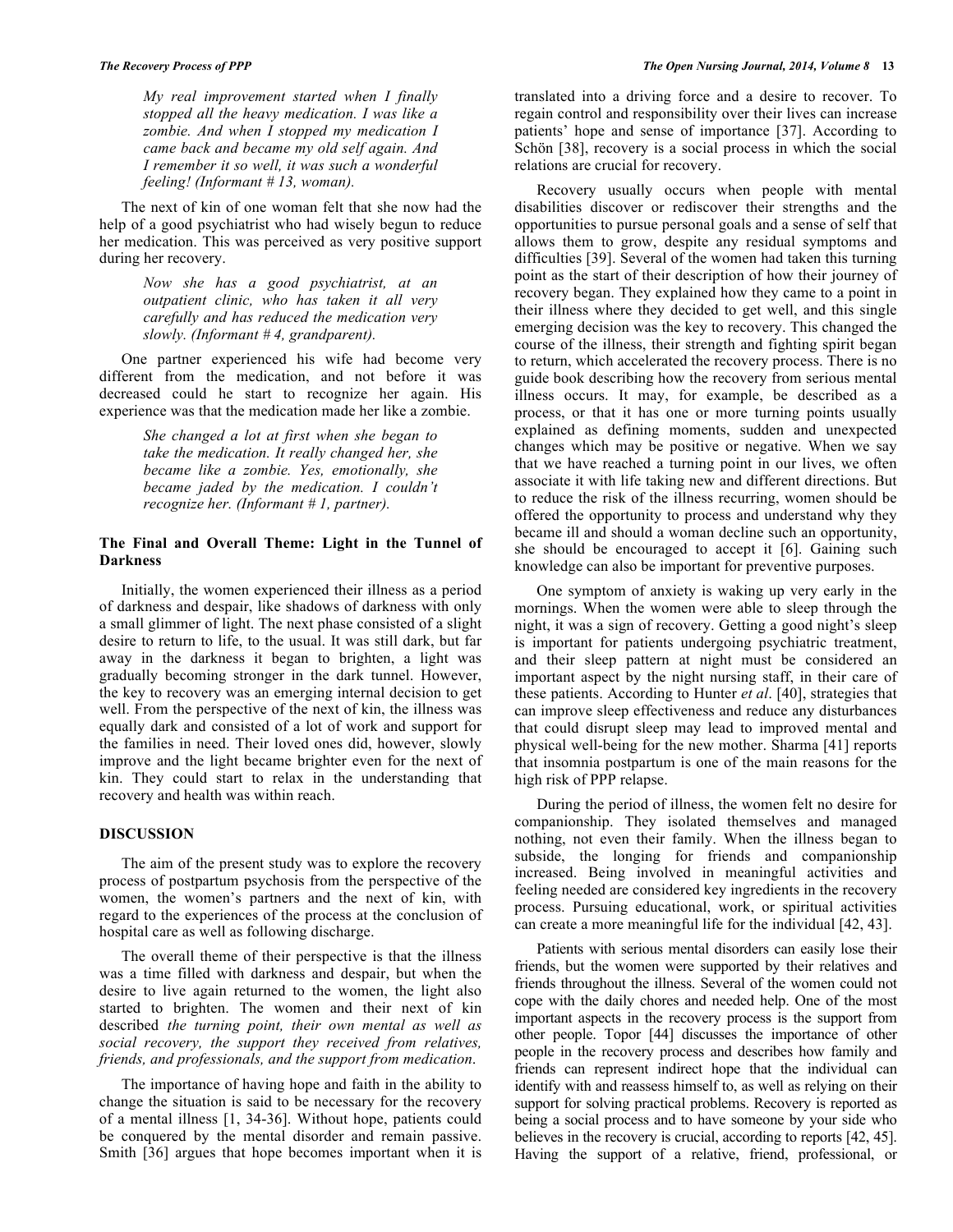someone with personal experience of mental illness, does help in difficult times, someone who applauds the small successes and recalls that the individual is a complete person despite severe mental illness [1, 42, 44, 46]. The women pointed out the need to meet others with similar problems, which is emphasised by Mead and Copeland [35] who argue the importance of having contact with other people who have experience of mental illness and recovery and who can function as a sort of mentor for the women in their recovery process, and as role models for recovery.

When professionals act in a supportive capacity, they are described as being donors of hope, available when needed, and flexible in what may support a recovery process [1]. Several researchers maintain that a supportive relationship from staff involves the use of their professional knowledge in collaboration with the patient, in a changing and complex process [46, 47]. It should also be said that attentive care of a woman who develops PPP requires thorough assessments of high professionalism. Therefore, it is important to maintain a good working relationship between professionals using a holistic family perspective [3, 7]. All forms of collaboration in which different professions join forces and together plan the recovery measures for a patient, can be seen as a very effective approach.

The importance of medication for the recovery was described differently by the women. Some felt they had not been helped by taking medication, while others even believed they had become worse, mainly due to the side effects. Others indicated that the medication had been one of several treatment measures that had helped or had been the single most important factor in the recovery. This is in accord with the findings of Schön *et al*. [48] after interviewing 58 patients who had recovered from mental illness. The authors point out that the main reasons for recovery were social contacts, such as family and friends, as well as professionals, while the remaining factors were medication, hospital admissions, therapeutic interventions, and activities initiated by social services and user organisations.

#### **Strengths and Limitations**

The first author's familiarity with women suffering from PPP, due to her psychiatric nursing work in Sweden, was the strength of this study. Given her clinical experience, it was easy for the researcher to promote a calm and supportive environment during these personal interviews. The small sample size (women,  $n = 7$  and relatives,  $n = 6$ ) may be the limitation of this study, but the richness of the interview material and the descriptions of relevant experiences provided a deep understanding of the phenomenon in question. Quotations from transcripts are provided. In addition, efforts to optimise the interview situation, by making the informants feel at ease during the interviews, also facilitate credibility.

The two authors with diverse backgrounds might affect the interview and interpretation of the data. The first author got used to the context of the study and this might imply preunderstandings that are difficult to disregard. To reduce this she tried at all times to be aware of this. The second author has no experience of psychiatry, but has long experience of qualitative analysis, and therefore provided objectivity in the analytical process. However, detailed descriptions of data collection and analysis have been provided, and different

perspectives were put in the analysis by the author's different experiences. Despite the findings in this study might not be generalized, some of them could be transferred to similar settings and social groups with these specific recovery experiences [49]. Confirmability in this study is fulfilled by the fact that the interviews were recorded and then transcribed verbatim and analysed with a very high degree of accuracy.

In addition, snowball sampling might limit sample recruitment and thus induce its selection bias. The first few participants could have strong impact on the later samples due to their knowledge of and relationships with each other. In addition, those who accepted to participate might have already recovered, while those who were not feeling well would not participate. Hence, this might give a biased selection. According to Denscombe [50] snowball sampling is particularly useful for study of social groups where the participants tend to hide their identity for various reasons such as women with mental illhealth. The procedures could also be useful to study the "rare elements", that was small groups scattered over a wide area, but kept in touch with each other in other ways (for example, members of minority religions, specific groups and associations), and reduced the time for the sample selection or recruitment, especially when it was a small-scale research [50]. A limitation is the time that passed since the women's time of illness. But the illness is a time the women will never forget and which leaves traces for life. One of the women mentioned that to be able to talk about the time of illness, long time must have passed, because the memories are so difficult. One woman had written her story down so she would not forget and waited for someone to come in and use her story in some context.

# **CONCLUSION**

To summarise this study, recovery from a mental illness requires hard work and the key to the women's recovery was the decision to get well made by them. The disorder causes darkness, but when the recovery began, a light in the dark tunnel started to shine and gradually grew stronger. The nursing staff must be aware that a good night's sleep is important for patients undergoing psychiatric treatment, and that recovery will occur step by step. The nurse needs to give hope, encouragement, and help the patient recognise the strengths that exist within. In order to reduce the risk of a relapse, the nursing staff needs to offer follow up visits after recovery. Family and friends need to be taken in account for the women's recovery, and for some of them social services and user organizations might be of use.

#### **CONFLICT OF INTEREST**

The manuscript has been submitted exclusively to *The Open Nursing Journal* and there is no conflict of interest.

#### **ACKNOWLEDGEMENTS**

The study was supported by the Department of Psychiatry at Skaraborg Hospital and the King Oscar II and Queen Sophia Golden Wedding Anniversary Foundation.

# **REFERENCES**

[1] Engqvist I, Nilsson A, Nilsson K, Sjöstrom B. Strategies in caring for women with postpartum psychosis--an interview study with psychiatric nurses. J Clin Nurs 2007; 16(7): 1333-42.